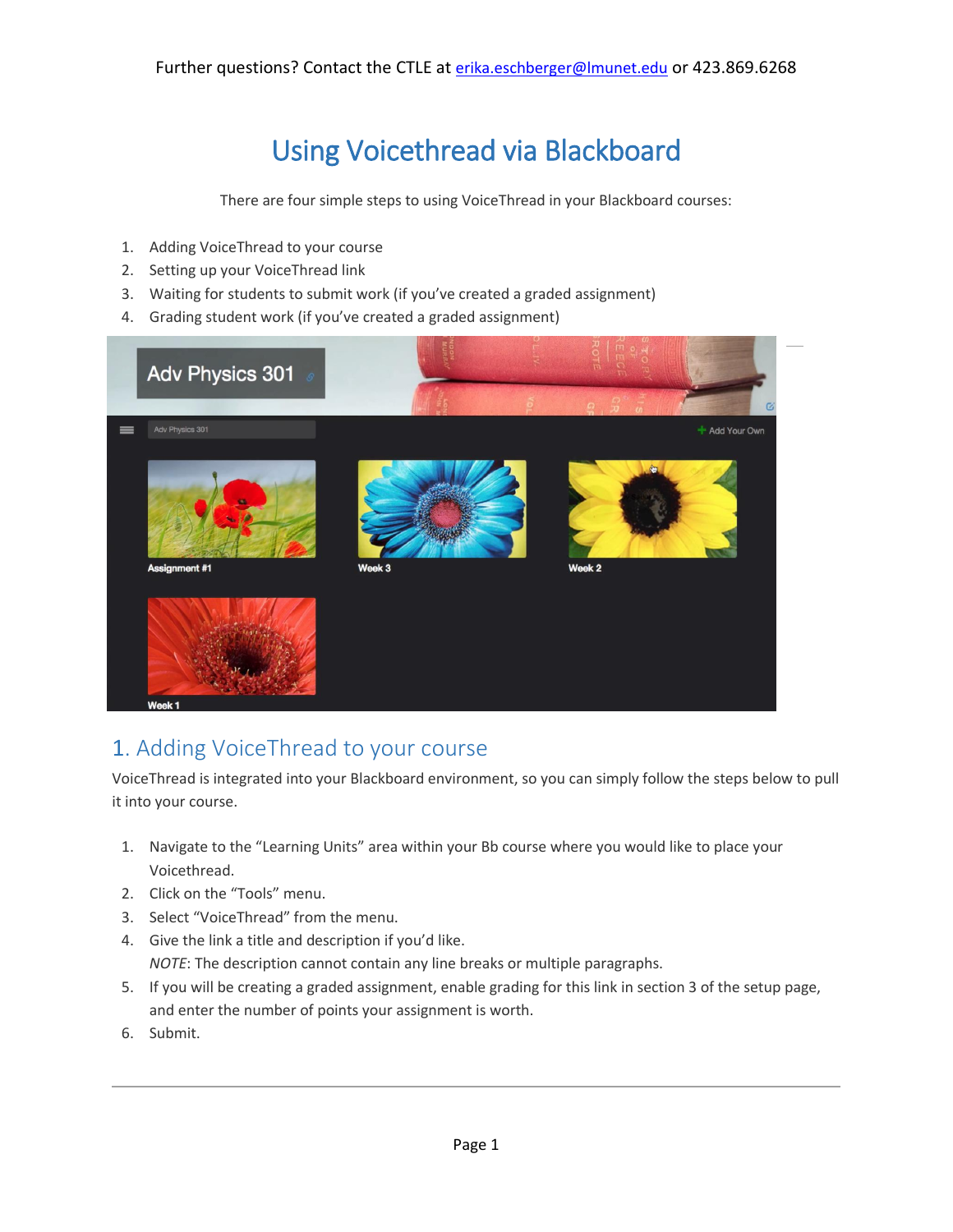### 2. Setting up your VoiceThread link

After you have added VoiceThread to your course, you'll need to decide what you want students to see when they click on that link. Start by clicking on the link you've just created. This will show you the VoiceThread Setup page, where you can select the option that best fits your needs. These options are detailed below.

#### *Note***: If you want VoiceThread integrated with your gradebook, you must use the Assignment Builder.**

| <b>VoiceThread Setup</b>           |                      |
|------------------------------------|----------------------|
| Course View o                      | <b>O</b> VT Home in  |
| $\mathcal O$ Individual VT $\circ$ | Assignment Builder o |

Recommended choices (below):

#### **Individual VT**

Display any VoiceThread that you have created. When students click on the link, they'll see just this one VoiceThread.

This option is the best way to create a VoiceThread discussion board or lecture. Students will not need to look through a collection of VoiceThreads to find the correct one; they will be taken straight to it.

#### **Assignment Builder**

Create a graded assignment for students to complete. You can require them to create a VoiceThread of their own to submit, to comment on a VoiceThread you've created, or simply to watch a VoiceThread start to finish.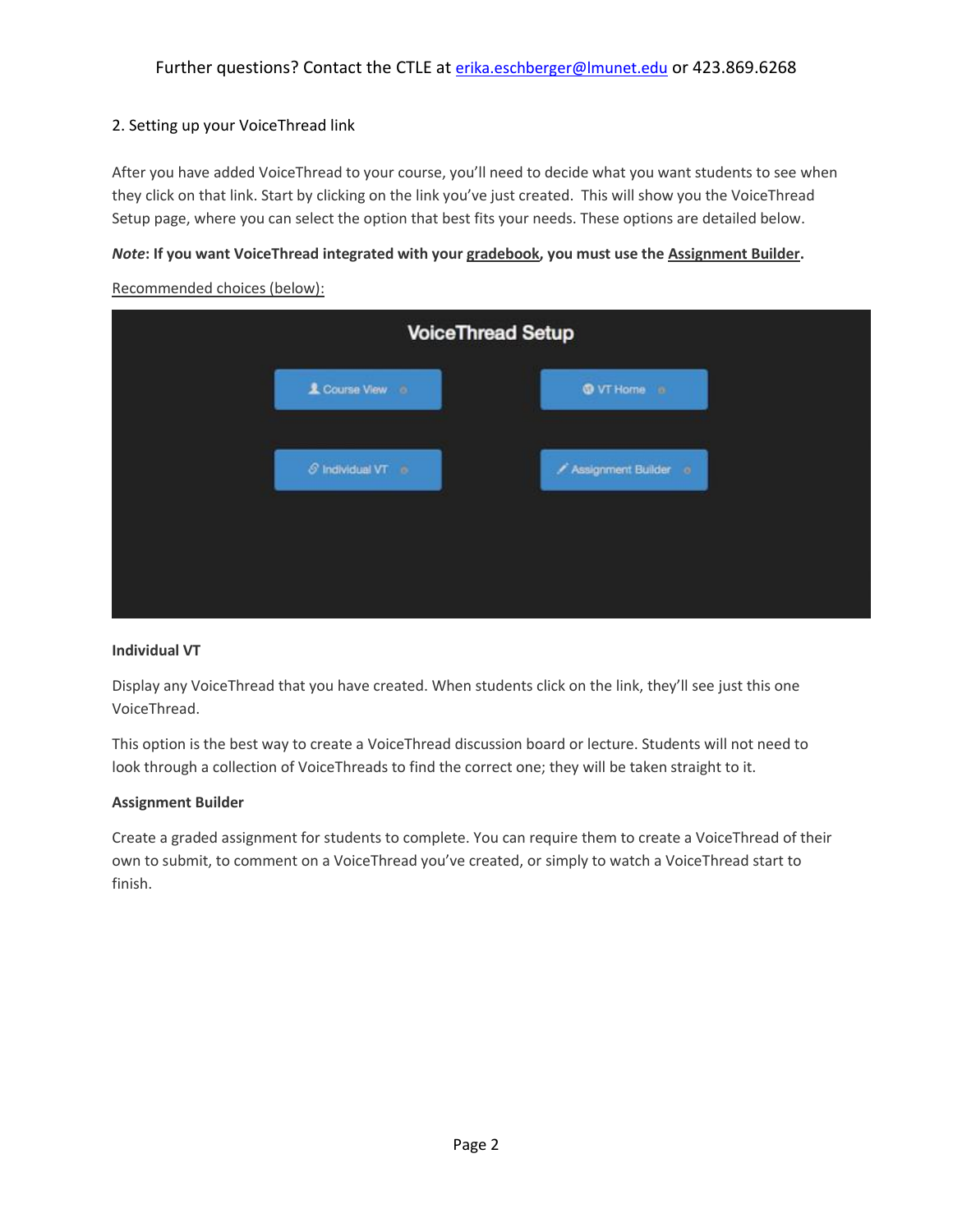### Further questions? Contact the CTLE at [erika.eschberger@lmunet.edu](mailto:erika.eschberger@lmunet.edu) or 423.869.6268



After you've selected the type of assignment you'd like to create, you'll be walked through the steps to complete the setup process. You can include a description for your assignment, select a VoiceThread you've created for the Comment or Watch Assignment, decide whether students are allowed to resubmit their assignments or if the first submission is final, and even require a specific number of comments for the Comment Assignment.

#### **Types of Assignments:**

*Create a Voicethread*: Selecting this option means students will be prompted to create their own Voicethread for their assignment.

*Submit a Comment*: Selecting this option means students will be required to submit comments (a number of your choosing) on a VoiceThread and submit for their assignment.

*Watch a Voicethread*: Selecting this option means students will be required to watch a Voicethread for their assignment credit.

## 3. Student Assignment Submission

When students click on the link for a graded assignment, they will see the assignment you've created. They can immediately create or select a VoiceThread to submit for the Create Assignment, record comments on your VoiceThread for the Comment Assignment, or watch the VoiceThread for the Watch Assignment. As soon as they click on the "Submit Assignment" button, you will be able to grade their work.